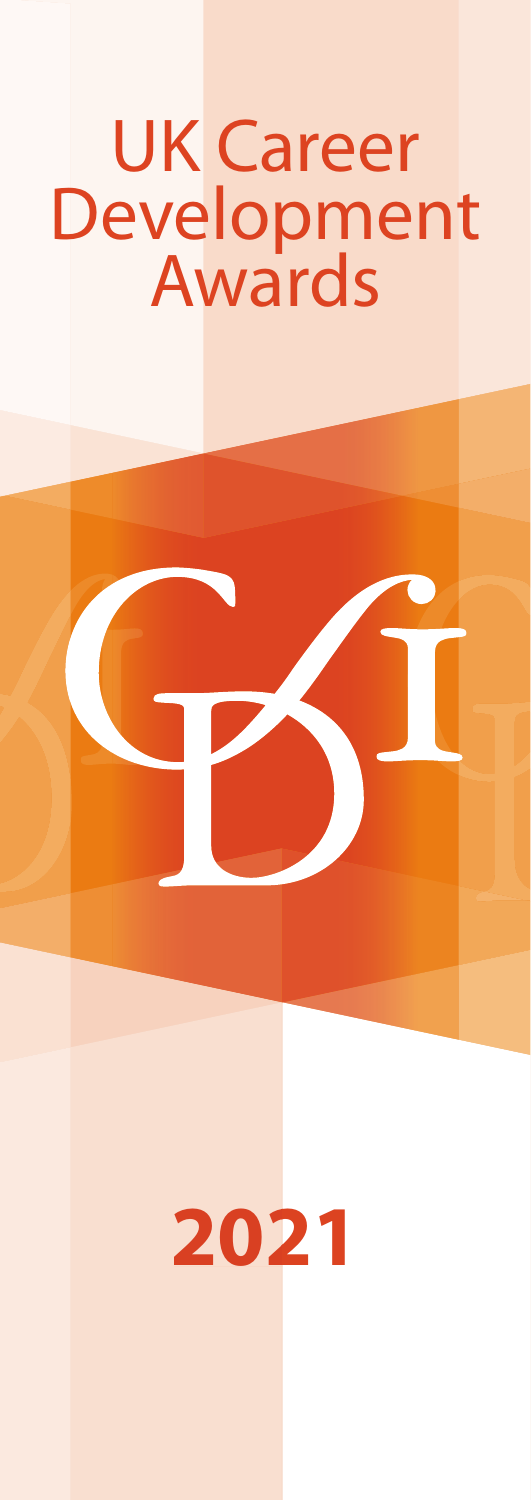### UK Career UK Career Development<br>Awards<br>**2021** Development Awards **2021**

### **Three Award presentation events in 2021**

**Tuesday 9 March Wednesday 10 March Thursday 11 March**

*3.30 to 5.00pm*

*"We are pleased with the wide range of entries, which came from throughout the UK. We feel sure that the success of these awards, now in their nineth year, will inspire even more Members to takepart in 2022."*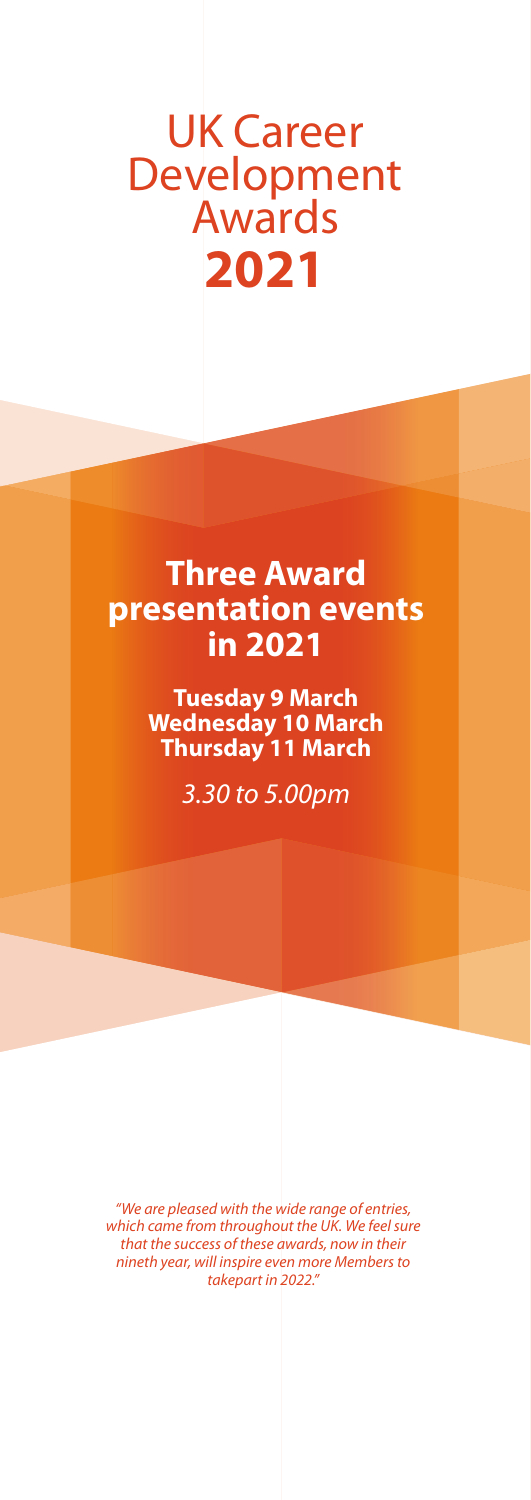

#### **TUESDAY 9 MARCH**

*Keynote speaker: Dr Deirdre Hughes, OBE*

**Careers Leader of the Year** sponsored by The Careers and Enterprise Company 4

> **Careers Services Manager of the Year** sponsored by LaunchYourCareer.com 6

**Use of Technology in Career Development** sponsored by Unifrog

8

#### **WEDNESDAY 10 MARCH**

*Keynote speaker: Gillian Keegan MP, Minster for Apprenticeships and Skills*

> **Career Adviser/Coach of the Year** sponsored by the British Army 10

**Innovative Employer Engagement Activity** sponsored by DfE

12

**Careers Programme in a Special School/College** sponsored by CXK  $14$ 

#### **THURSDAY 11 MARCH**

*Keynote speaker: Dave Cordle, CDI President*

> **CDI Fellowships** 16

**NICEC's Bill Law Memorial Award for Student Research** 17

**CDI Rodney Cox Lifetime Achievement Award** 19

> **Our Sponsors** 20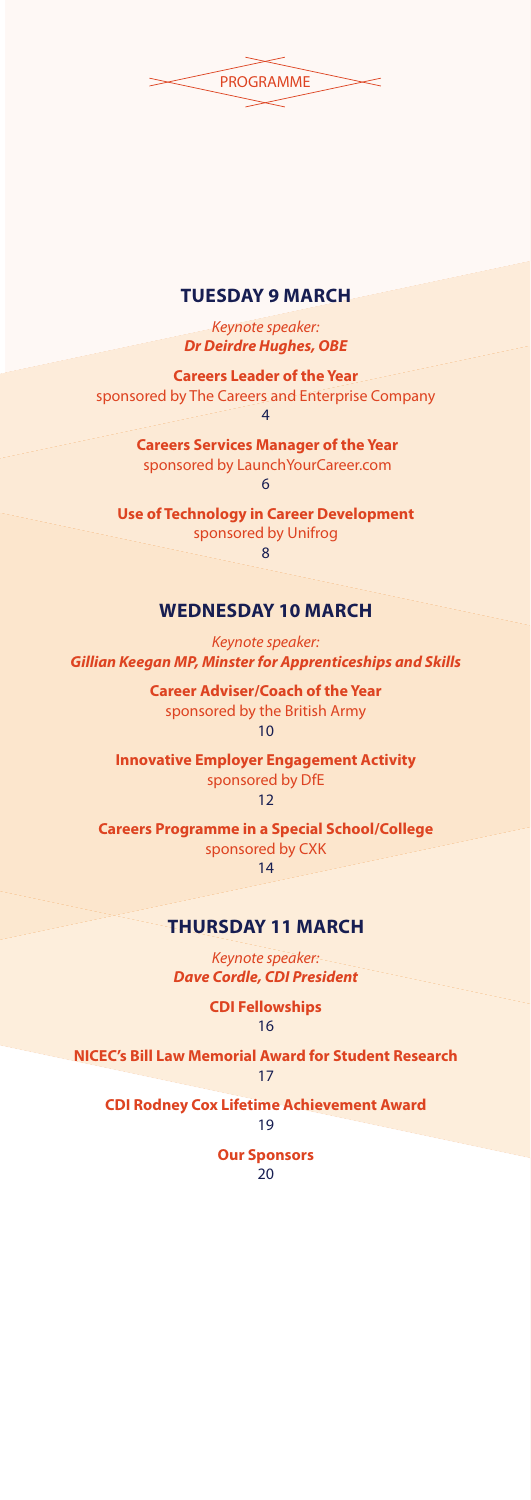

#### **TUESDAY 9 MARCH**

*Keynote speaker:* Dr Deirdre Hughes, OBE

### Careers Leader of the Year

Sponsored by



*We are delighted to continue to sponsor the CDI Awards for the 4th year in succession. We recognise that Careers Leaders make a diff erence - Careers Leaders sit at the heart of education to orchestrate, infl uence and shape inspirational and impactful careers guidance programmes for young people in schools, special schools and colleges. Thanks to eff ective Careers leaders across the UK, young people are experiencing meaningful encounters, coordinated personal guidance and opportunities to experience careers embedded in the curriculum. This award celebrates and recognises the excellent work Careers Leaders are doing to ensure more and more young people are empowered and equipped to make well informed decisions about their futures.*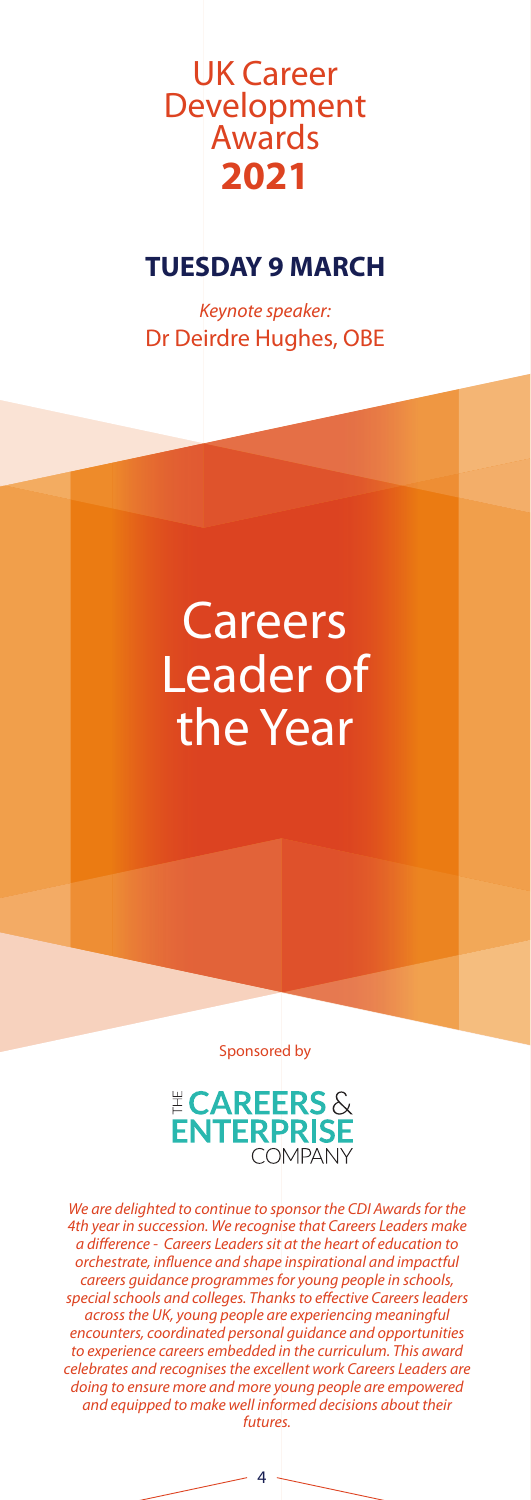

#### **Finneen Bradley**

#### **Careers Academy Manager & Deputy Head of Learner Services, North West Regional College, NI**

The Careers Academy in North West Regional College is managed by Finneen Bradley. It opened in May 2016 and continues to grow from strength to strength with over 40 workshops available. The Careers Academy team have achieved so much, not only for us as team members but for the students of NWRC. Behind us, pushing us, leading us is our manager who has an ethos "anything is possible to a willing heart". She has created and fostered an amazing positive environment. Even the Careers Academy walls are etched with positive buzzwords. Many students report that the second they walk through the doors they can feel the positive environment.

Finneen has led the team to win multiple local and national career awards. She has developed a team, grown our confidence and developed our learning to enable us to deliver a quality careers service. Finneen is motivational, innovative, creative, forward thinking and her approach is always student centred.

#### **Hayley Jacobs**

#### **Careers Leader, Bryn Celynnog School, Pontypridd**

Hayley has been key to the development of the career leader role in our local authority. She leads by example by championing further professional development and raising the status of the role. She shares her experience readily and has personally supported all of the other 21 schools in our authority in developing their tracking systems. Her recent promotion to her school's leadership team is testament to the hard work, commitment and outcomes she has achieved in her role as career leader. Hayley is now helping to shape the new curriculum for Wales, using her knowledge and commitment to careers education to shape the future of our enterprising, creative contributors, ready to play a full part in life and work.

#### **Mary Henshaw**

#### **Careers Leader and Deputy Head, St Damian's RC Science College, Ashton-under-Lyne**

Mary is an exemplar professional. She is deputy head in an outstanding secondary school. She has teaching responsibilities. She carries out these duties diligently, yet she still runs a world class careers programme with ease and style.

Mary is an outstanding and compassionate leader; she understands pupils needs and works tirelessly to ensure the school overachieves on its career programme which displays her brilliant work ethic and desire to be the best version of herself every day. She leads by example and drives programmes from start to finish with integrity and honesty throughout, she is by far the greatest leader of a careers programme I have ever come across and the school is lucky to have her. Mary has made careers obligatory, not an option.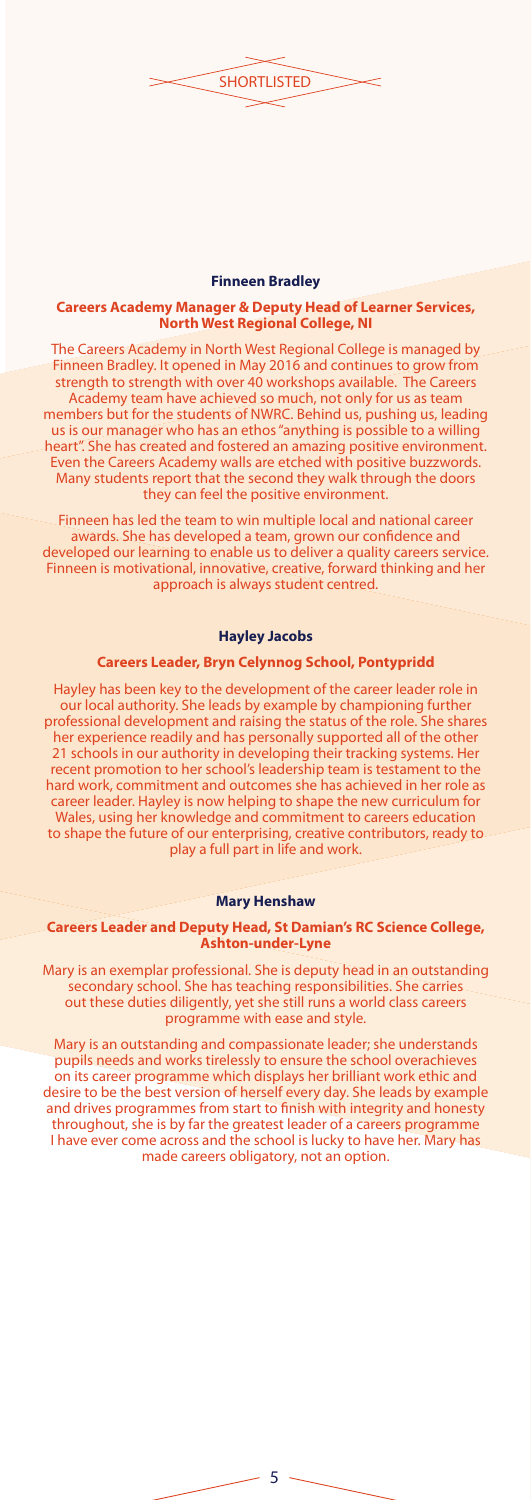

#### **TUESDAY 9 MARCH**

*Keynote speaker:* Dr Deirdre Hughes, OBE

**Careers** Services Manager of the Year

Sponsored by



*Launch Your Career is excited to be sponsoring the Careers Services Manager of the Year Award. We champion excellence*  in the provision of careers guidance and firmly believe in *the importance of a career ecosystem that works equally for everyone. Our innovative and immersive virtual reality careerdiscovery experience was built based on gamifi cation practices proven to increase engagement and motivation preparing individuals for the world of work.*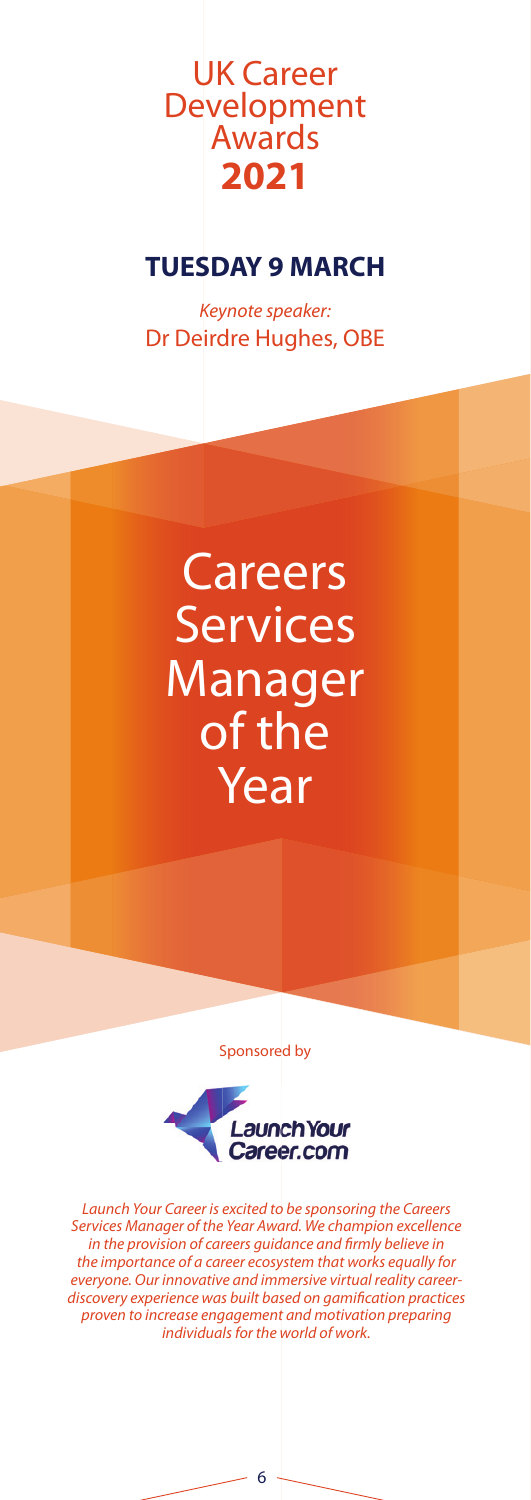

#### **Sarah Vaughan**

#### **Service Manager - Sefton NEET Reduction and Early Intervention Service, Career Connect**

An outstanding Career Services Manager, Sarah Vaughan designs and delivers innovative careers information, advice, and guidance services for some of the most vulnerable young people in our society. Sarah leads our high-performing Sefton NEET Reduction and Early Intervention Service, commissioned by Sefton Council. Her team of 19 delivers careers information, advice, guidance, personal development and career coaching to young people across the borough.

Sarah challenges stereotypes of what these young people can achieve. In just three years, Sarah and her team have reduced the total cohort of young people not in education, employment or training in Sefton by 35%, from 252 in 2017 to 163 in 2020. Out of 151 Local Authorities in England, Sefton was recently ranked in the top four for performance in reducing the number of young people not in education, employment or training - leaping five places up this league table since 2019. Sarah has designed and robustly evaluated an exemplar of best practice that supports Career Connect's social mobility mission and five-year growth strategy.

#### **Steve Jones**

#### **Careers & Employer Management Manager, Bridgend College**

Steve has successfully managed and led the college careers team to establish an innovative and forward-thinking careers programme. Within the college students are given access to a wide and varied range of careers activities that enhance their education and access to the future job market. This has been recognised through achievement of The Careers Wales Mark and soon to be further highlighted through The Quality in Careers Standard.

The enhancement of opportunities to work with businesses and establishment of a consistent approach to growing these relationships has been instrumental in enabling more work to be created in this area, with exciting new projects. This has all been led through a strong strategic aim, a creative vision, and a proactive and innovative approach.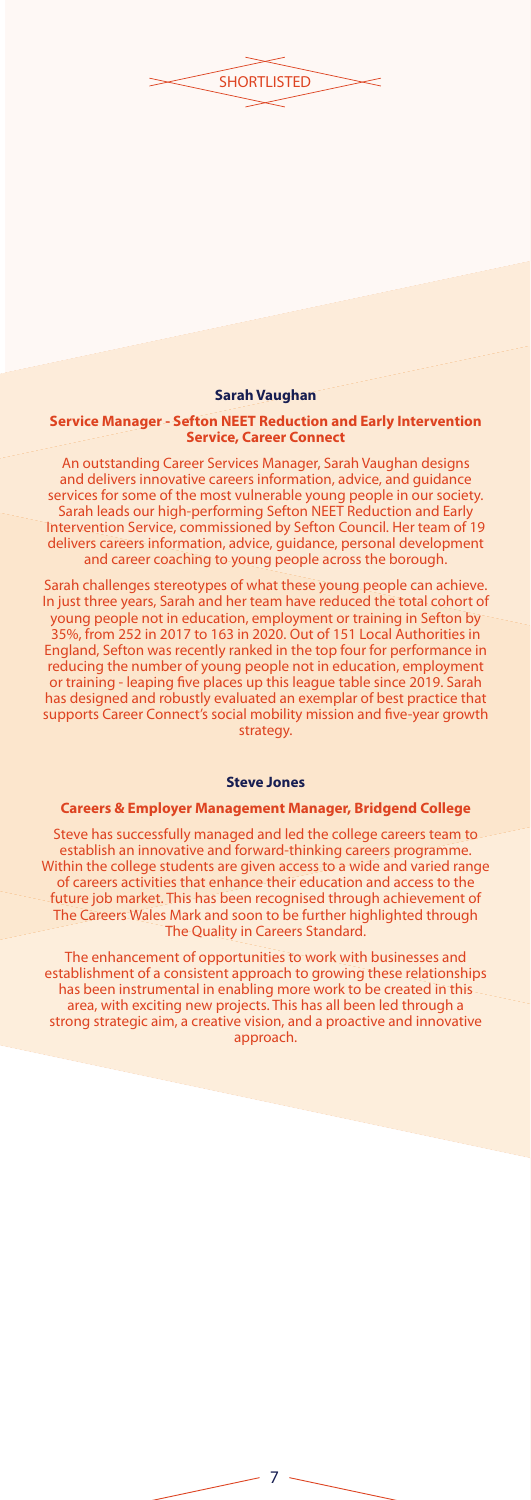

#### **TUESDAY 9 MARCH**

*Keynote speaker:* Dr Deirdre Hughes, OBE

### Use of **Technology** in Career Development

Sponsored by



*Unifrog is sponsoring the CDI Awards as we're on a mission*  to level the playing field when it comes to young people *fi nding the best opportunities for them. Technology and data democratisation empower young people to make the best choices, lead successful careers, and boost social mobility. It's imperative that we all embrace technology to support students to excel in the post-pandemic economy and we're proud to work with the CDI to achieve this goal.*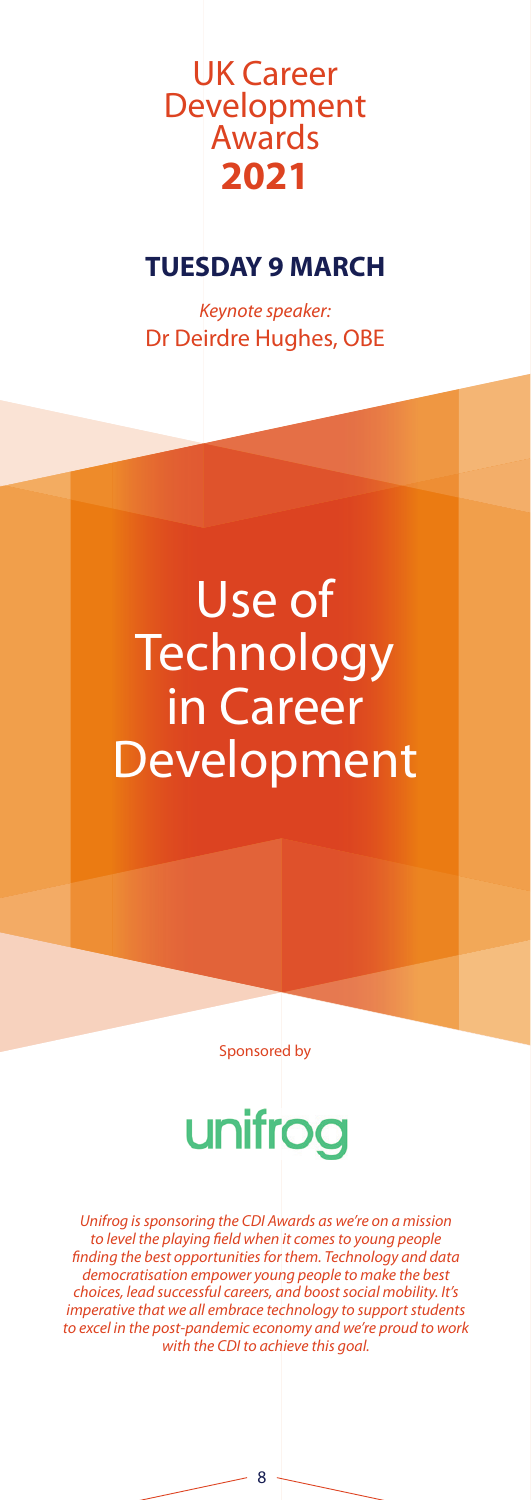

#### **CareerChat**

#### **CiCi The Little Powerhouse that Supports Your Career™, dmh associates in partnership with Pontydysgu**

CiCi – the little powerhouse that supports your career™ is a unique careers chatbot designed by DMH Associates in partnership with Pontydysgu. This innovation stems from the 'CareerTech Challenge competition run by NESTA in partnership with the Department for Education.

The CareerChat team has designed 'CiCi' to provide a personalised, guided career journey experience for adults aged 18+ in three cities – Derby, Bristol and Newcastle. This highly innovative form of 'social technology' is led by UK professional careers and employability advisers, working with AI and labour market intelligence experts. It offers informed, friendly and flexible high-quality, local contextual and national labour market information to adults seeking high quality careers information and advice.

A distinctive factor is CiCi provides access to trained and qualified career development and employability professionals at a local level. The approach involves working closely with city partners and practitioners who are committed to improving individuals' life chances and livelihoods - https://careerchat.uk/

#### **CareersCraft**

#### **Careers Wales**

CareersCraft is an exciting and innovative new careers education resource that has been developed by Careers Wales through the Minecraft Education platform. CareersCraft enables players to develop their future career skills and broaden their horizons through a series of inspiring lesson plans, all linked to the new Curriculum for Wales.

Users will explore some of Wales' iconic landmarks as they complete a range of different challenges and activities at each landmark including:

• Learning about careers in the creative industries as they organise a performance at the Millennium Centre

• Discovering jobs of the past, present and future while organising an event at Caernarfon Castle

• Developing their self-awareness on a trip to Tenby

• Mining for the jobs of the future underground at Big Pit, Blaenavon

While playing the game, children are also developing their integral skills such as problem solving, teamwork and creative thinking – valuable future skills that employers say are so important. Minecraft is the world's most popular video game and the education edition is specifically tailored for use in schools. Welsh Government has made this available to all schools and pupils in Wales.

#### **Sortyourfuture.com**

#### **Sortyourfuture.com**

Thinking about your future should be exciting, not scary, right? At Sortyourfuture.com, we transform the ordinary task of job hunting into an extraordinary journey of personal discovery, in a way that's never been done before. We inspire and empower young people, providing them with the information and resources they need to make informed decisions about their futures.

Our users come from diverse backgrounds, but they all have one thing in common: they all want, need, and deserve equal access to opportunity. Sort profiles users based on their skills and attributes, rather than their previous experience and qualifications, connecting users to the employment and training opportunities which best suit them. We stack the cards in their favour, presenting them with doors that they didn't know existed, and arming them with the tools and confidence to start knocking. A third of young people have lost hope in their future in 2020. There's no better time to help the nation by enabling young people to unlock and achieve their true potential.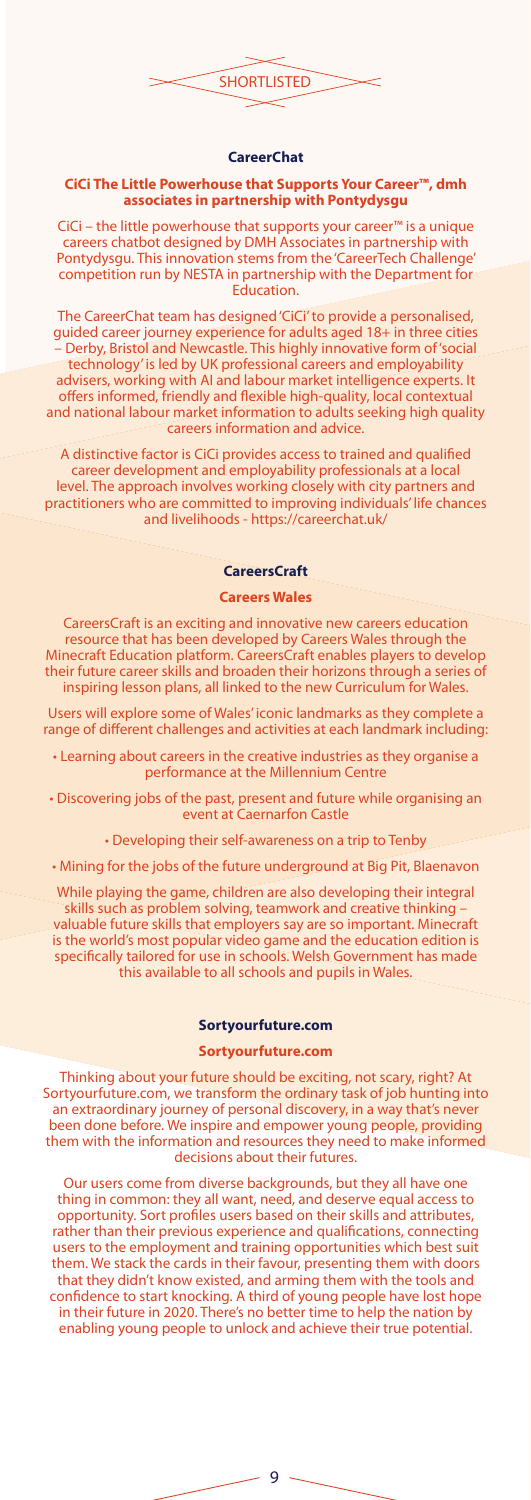

# **2021**<br>WEDNESDAY 10 MARCH **WEDNESDAY 10 MARCH**

*Keynote speaker:* Gillian Keegan MP, Minster for Apprenticeships and Skills

### Career Adviser/Coach of the Year

Sponsored by



*The British Army is proud to sponsor the Careers Adviser/ Coach of the Year Award which recognises those inspirational careers advisers who help shape the countries future workforce.*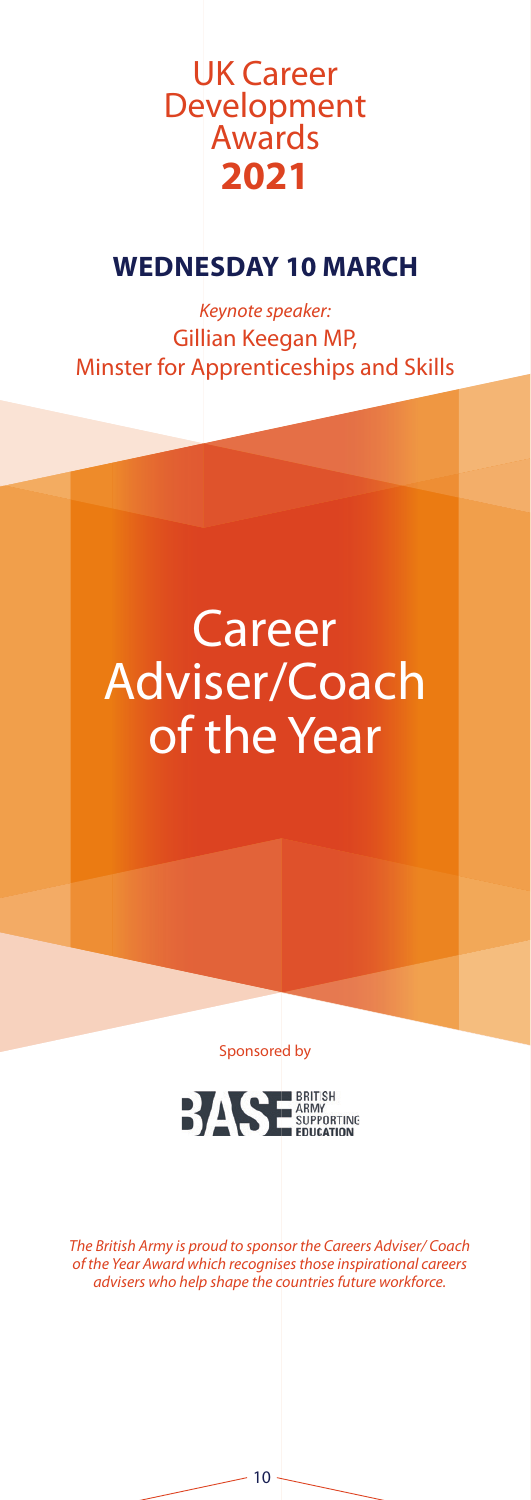

#### **Chris Targett**

#### **Careers Adviser, CXK**

Chris Targett is a dynamic careers adviser who has a vigour, energy and enthusiasm which is hard to match. His background in art and philosophy has inspired a creative force to his work which has led him to develop more visual and kinaesthetic methods, tailored to suit the needs of students with a wider range of learning styles.

He can present to an audience of students or parents with the same ease as with individual clients. He employs innovation, creativity, and technology to support young people, schools, colleagues, and practitioners across the guidance community. His adapted Lego Therapy, his Cabinet of Curiosities, his visual action planning, his embrace of different forms of media have drawn praise from clients and colleagues. Testimonials to Chris are peppered with words and phrases like: "exemplary", "much respected", "best independent advisor we have ever had", "goes above and beyond", "professional", "exceptional", "inspirational and passionate".

Chris never stands still. He constantly and critically reviews his work, modifies his techniques, and improves his practice. He inspires his clients with a sense of excitement, and he inspires fellow careers professionals by sharing his innovation, energy, and passion, all enhancing the reputation of the careers development sector.

#### **Frances Cushway**

#### **Careers and Maternity Coach**

Through her business The Maternity Coach, Frances specialises in working with mothers before, during and after maternity leave. With 15 years' experience supporting mothers at all stages in their careers, Frances helps them prepare for and plan a confident return to work and ongoing career through individual coaching, workshops and online courses.

Her interest in the changes that happen within women's brains over their lifetime led her to design a unique maternity coaching programme that brings together the psychology of becoming a mother with the practicality of planning their return to work. This highly effective programme runs via face-to-face workshops, and more recently virtually via an online learning platform and live group coaching.

#### **Rob Jones**

#### **Careers Adviser, Career Connect**

An outstanding career development professional, Rob Jones creates change with some of the most vulnerable young people in our society, challenging stereotypes of what they can achieve. A Careers Adviser with our exemplar Sefton NEET Reduction and Early Intervention Service, Rob delivers careers advisory services for young people who are Elective Home Educated and have complex needs. These young people have "gone off the radar", living unstructured and isolated lives outside mainstream society and beyond the reach of teaching professionals. Rob provides flexible, accessible and inclusive careers information, advice, guidance and coaching to these young people at a critical transition point that could decide their futures.

More young people than ever now need Rob's support, reflecting a dramatic national trend for growing numbers of children not in school. Rob has increased the number of young people he supports year on year since 2017, achieving excellent results and responding creatively to the challenges of lockdown through virtual delivery. Patient and with perseverance, Rob delivers excellent careers information, advice and guidance to make a sustainable difference; up to two years on from working with Rob, 84% of the young people he has supported since 2017 are now in education, employment or training.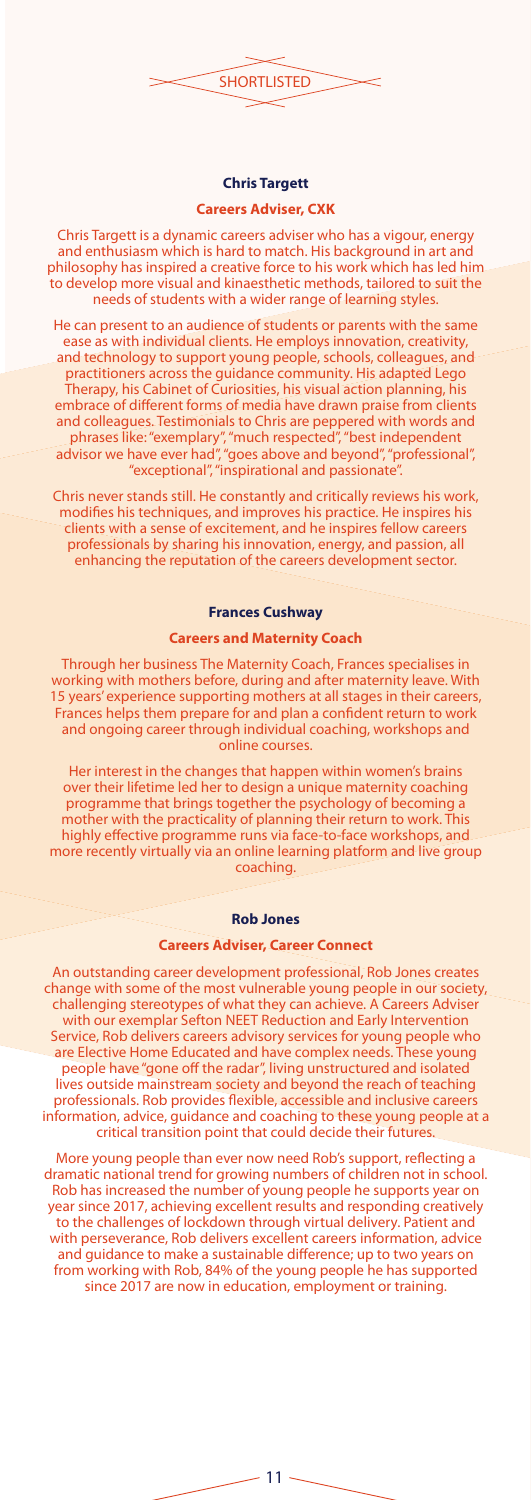

# **2021**<br>WEDNESDAY 10 MARCH **WEDNESDAY 10 MARCH**

*Keynote speaker:* Gillian Keegan MP, Minster for Apprenticeships and Skills

### Innovative Employer Engagement **Activity**

Sponsored by



*We are delighted to support the award for Innovative Employer Engagement Activity. Interaction with employers opens young people's eyes to a range of different career possibilities, challenges stereotypes and helps to prepare them for the workplace. This award recognises the importance of innovative approaches in ensuring as many young people are benefi ting as possible.*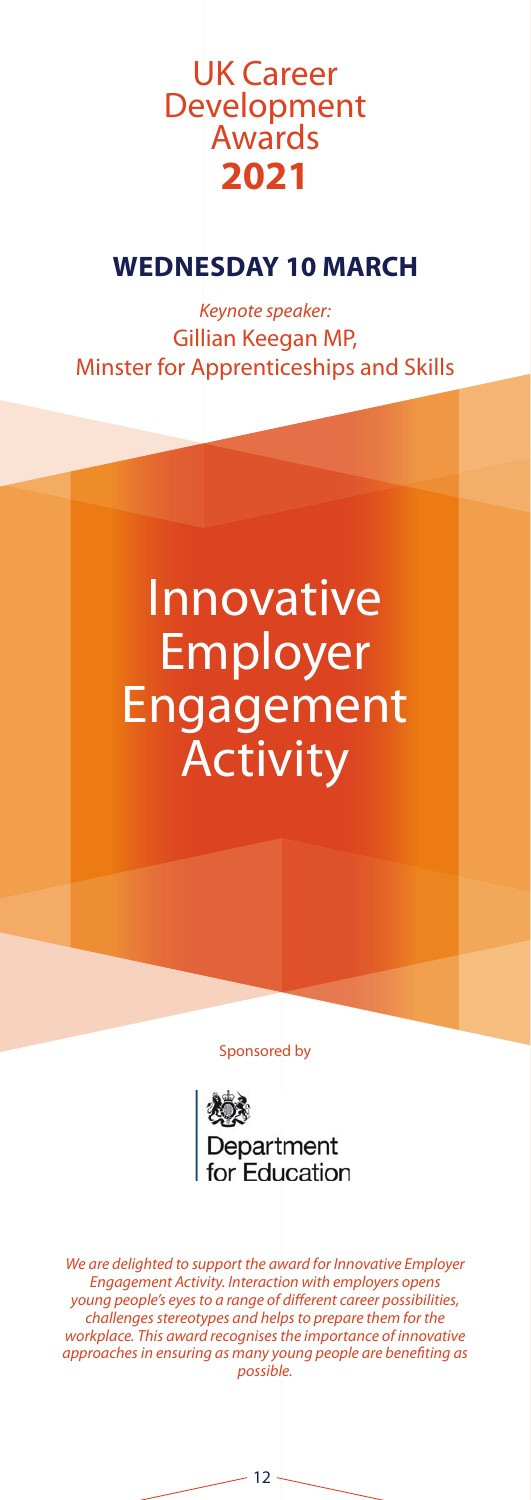

#### **My Future**

#### **Chesterfield Borough Council in partnership with D2N2 Local Enterprise Partnership Careers Hub and Destination Chesterfield**

Believed to be the first of its kind in the UK, My Future has delivered an innovative and impactful approach to employer engagement. My Future supports all young people and their parents across Chesterfield and North Derbyshire to engage with employers and access the widest range of high-quality careers advice, employment support, skills and educational programmes.

With a collective desire to tackle the challenges resulting from the Covid-19 pandemic, collaboration between the Local Authority, Local Enterprise Partnership (LEP), and employers has enabled us to create a platform from which to deliver careers education and guidance to young people, with increased access to employers, addressing youth unemployment. Providing accessibility through computer and mobile app means the end user can easily browse the platform and its added features, such as the self-referral tool.

The platform has already proven to be a successful employer engagement and career development tool, benefiting the career development of young people. As a result, there has been lots of interest from other districts in the LEP area and wider Careers & Enterprise Company Network via Hub Lead discussions.

#### **Creative Careers Programme and Discover! Creative Careers Week**

#### **Creative and Cultural Skills**

The Creative Careers Programme and Discover! Creative Careers Week activities inspire, engage and inform young people and careers professionals through industry-led engagement opportunities. The programme encourages industry to open their doors and speak directly with the future workforce about the realities of working in the creative sector today.

Through this, the industry has put itself at the heart of helping to inspire and inform young people about the breadth of roles across the creative industries. Discover! Creative Careers Week supports a diverse range of young people to learn about real jobs from those that do them, shining a light on the wide range of skills the sector needs and inspiring the next generation to consider and recognise that creative careers are for everyone

#### **Whole School Career Day 5th March 2020**

#### **Huntcliff School, Gainsborough**

The feedback from students, governors, staff, and guests says it all. Parents saying it is the first time their child has ever come home from school 'buzzing', inspired and animated by the day. To witness firsthand: hundreds of children smiling from ear to ear; full engagement in a wide selection of activities; working with adults from a diverse range of organisations; working with students from different year groups; developing independence, self-confidence and aspirations.

For staff to see how powerful interactive hands-on workshops are in engaging students in real work experiences and see how these relate back to the classroom was transformational for some in their approach to teaching their subject. To have organisations see and experience the very best of teenagers, instilling confidence that they are developing the skills required for their future employability and contributing to this. To know students now in Y12 on courses, following the success of the workshops on the day, shows the true impact of such an event and the value and impact that high-quality careers provision can make. Sharing the event with colleagues to inspire them to offer similar experiences for the benefits of students makes it so worthwhile.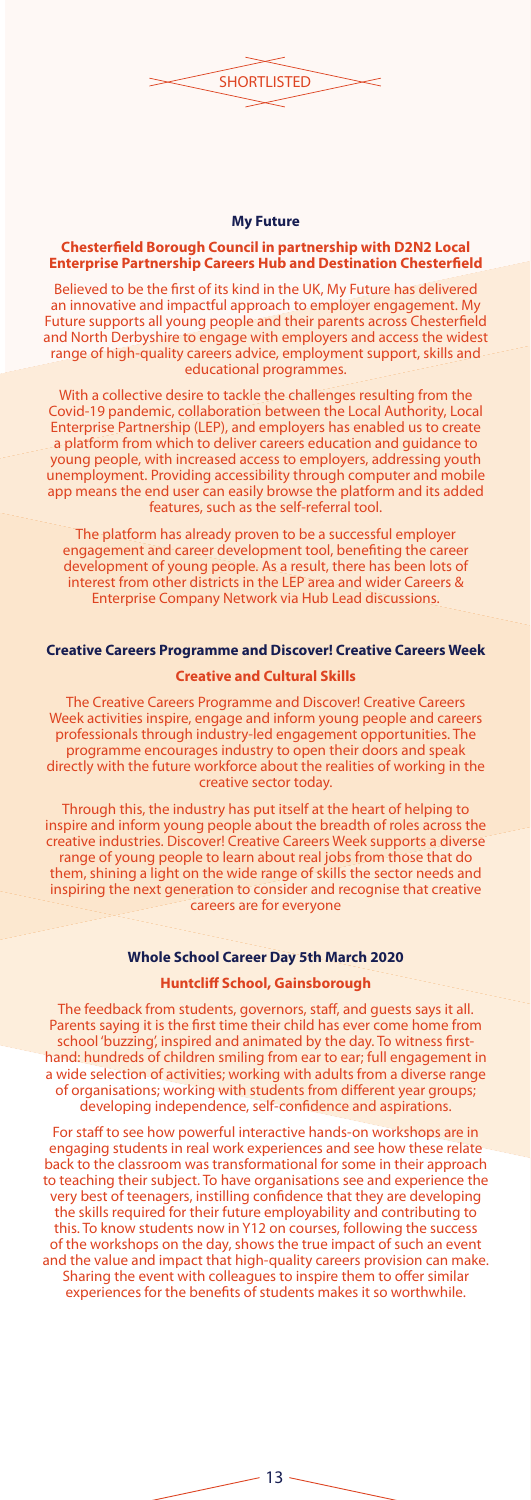

# **2021**<br>WEDNESDAY 10 MARCH **WEDNESDAY 10 MARCH**

*Keynote speaker:* Gillian Keegan MP, Minster for Apprenticeships and Skills

### **Careers** Programme in a Special School/ College

Sponsored by



 *The provision of high quality, impartial career development interventions makes a huge difference to young people throughout the United Kingdom and beyond. This award recognises the flexibility, innovation and creativity that is required to bring career development activities to life, and inspire positive engagement of young people in Special Schools or Colleges. As a charity that inspires people to thrive, CXK is delighted to be sponsoring the Careers Programme in a Special School or College Award.*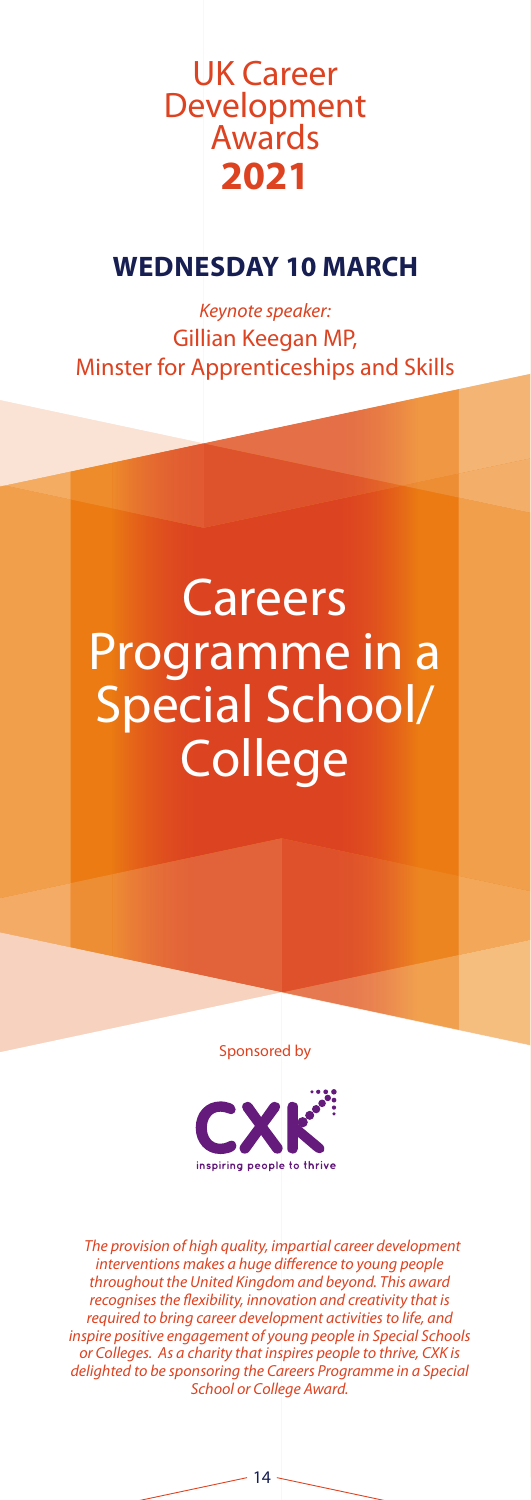

#### **ALP Leicester Careers Programme**

ALP Leicester have successfully developed and grown a careers programme within our school and partner schools over the last five years. This has seen over 50 young people with varying special educational needs gain over 50 qualifications, a number of apprenticeships in areas such as Construction and Catering and fulltime employment.

#### **CV Builder app**

#### **Derwen College**

Derwen College has developed an innovative way of creating and presenting a curriculum vitae from a person with special educational needs and disabilities (SEND). The college has worked with industry experts to produce an app which supports people with SEND to populate and send a CV to potential employers with minimal additional intervention.

The app offers options of text prompts, free writing and Makaton symbols depending on a person's preferred method of communication. The app also allows the student to attach video and photographic evidence to illustrate their skills in a way which a qualification certificate doesn't always do.

College staff have found that this more interactive way of putting together a CV has meant that students engage particularly well with the process, and better understand the purpose of the CV. Employers have reported that the digital CV gives a clearer and much fuller picture of what a potential employee is capable of achieving.

The college expects the app (along with its developing suite of 'Support Work' apps) to work hand in hand with skills teaching, career development, and work placement and transition support, to lead to higher levels of employment for our students with SEND.

#### **Project Search: SEND Supported Internships Careers Programme**

**Derbyshire Education Business Partnership**

The programme, known as Project SEARCH, helps young people with learning disabilities and autism from St Martins School and other SEND schools across Derby gain new skills as well as practical, work-based experience through a structured personalised careers programme as they look to make successful transitions from education to a productive adult life.

This careers programme is delivered through a partnership approach involving multiple key stakeholders: Schools > Derbyshire Education Business Partnership > Employer > DFN Project Search, with the students and their families at the centre of what is a 3-stage process; 1. Exploring different careers/sectors in school 2. Personalised careers plan/employability skills 3. Work experience (internship).

It is hoped that at least 60% of the current interns will secure employment (2 have gained employed status already) which offers a huge increase from the 6% national average. The commitment from everyone involved enables young people to shine because it offers personalised support throughout i.e., small changes that make a big difference. When you hear from Imogen's Parent's that this has given her a 'purpose in life' there is no stronger recommendation for why everyone would want to be involved in a careers programme like this.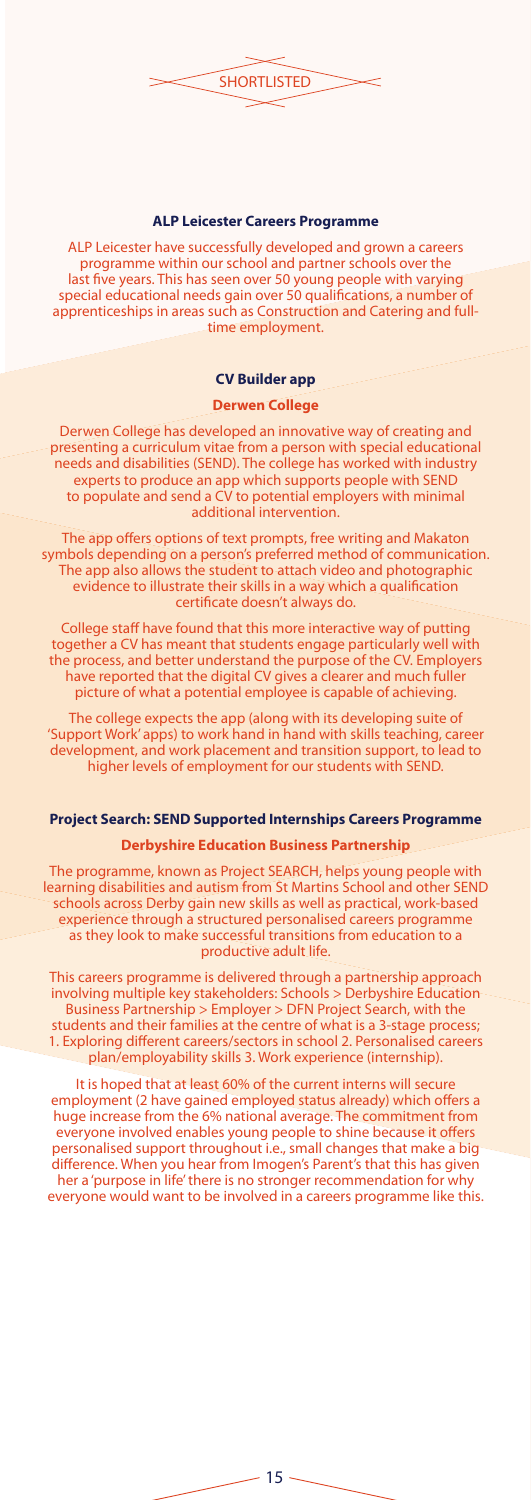

#### **THURSDAY 11 MARCH**

*Keynote speaker:* Dave Cordle, CDI President

### CDI **Fellowships**



*Fellowships recognise and honour the commitment of eminent members who have contributed to both the development of the CDI and the career development profession.*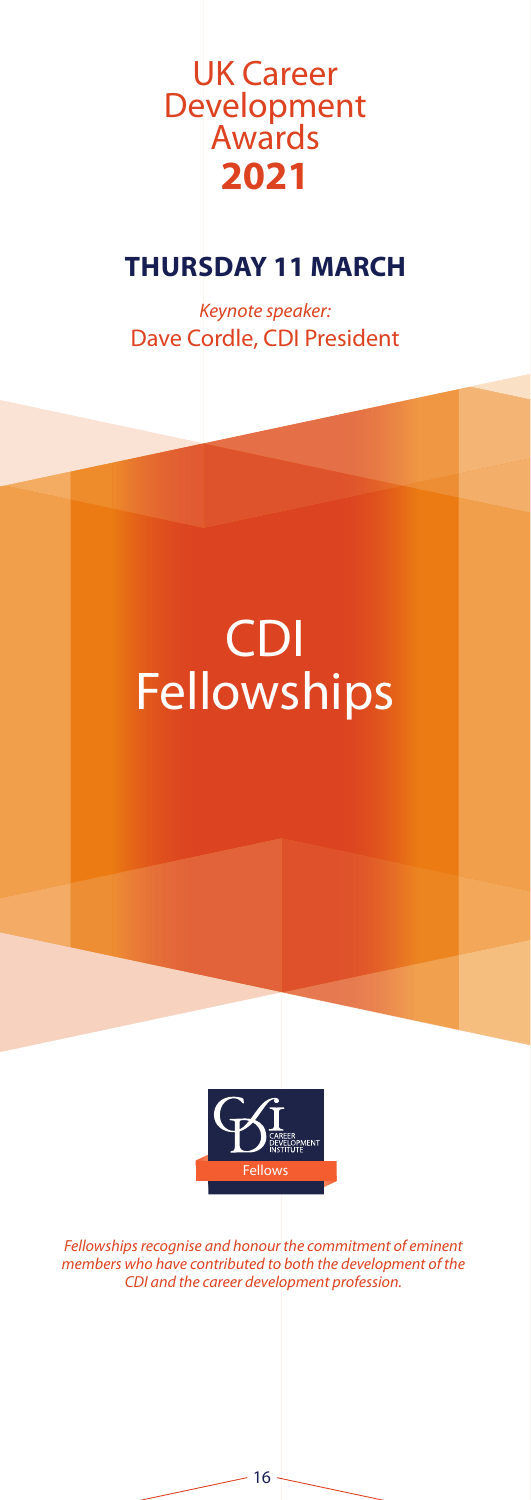

#### **THURSDAY 11 MARCH**

*Keynote speaker:* Dave Cordle, CDI President

### The Bill Law Memorial Award



Sponsored by<br>
e NICEC Fellow<br>
per NICEC Fellow<br>
per nuch lot<br>
d, and mentor is<br>
y resulted in so<br>
per nuch according<br>
per nuch according<br>
per nuch according<br>
per nuch according<br>
per nuch according<br>
per nuch actording<br>
per *This award is made by the NICEC Fellows in memory of one of the*  founders of the organisation, the much loved, respected, and prolific *Dr Bill Law. Bill was a friend, and mentor for many across the sector. His research and creativity resulted in some of the most infl uential theories and concepts which are used across the world. After his death*  in April 2017, the Fellows decided to offer an annual prize for student *research and writing to recognise our rising stars in early career thought*  leadership. This award is to encourage future career thinkers, researchers *and innovative practitioners, and it is open to anyone working in a*  careers related field in any context.

*The award will be presented by Bill's son, Stephen Law.*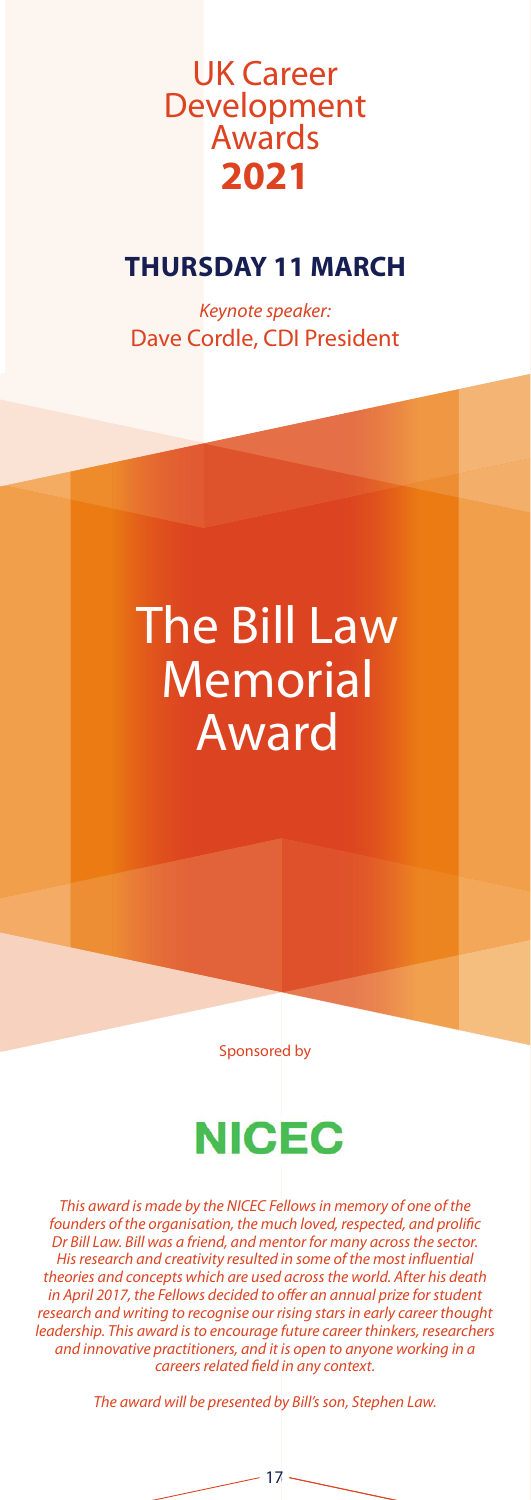

#### **Jennifer Harper**

Jennifer explored the impact of being 'care experienced' on people's higher education choices. She identified three emerging themes relationships, survival and self-belief – which impact on the career decision-making of care experienced individuals and suggests that targeted career guidance may have a positive impact on individuals' self-belief and understanding of their possibilities.

#### **Kate Collins**

Kate focused on the role that emotions play in career decision making and how this might inform the work of career coaches. Not only does Kate encourage practitioners to engage in conversations with clients about the interplay between emotions and career decision making but notes the impact that this might have on practitioners themselves. She notes the importance of practitioners engaging in their own emotional wellbeing.

#### **Liz Painter**

Liz used a phenomonographical approach to explore the continuing professional development needs of the little-research and new role of enterprise coordinator (EC). Liz developed a taxonomy of 4 types of understanding by EC of their roles and from this, identified different approaches to recruitment, training and development for ECs. The framework can also be used to develop a competency framework for the role.

#### **Rachel Spittle**

Rachel investigated the impact of a career related social media video campaign on student engagement with a university careers service. Rachel used Hootsuite to gather data which found that the use of social media had a positive impact and concludes that even after the pandemic has finished, these approaches have merit for practice.

#### **Sarah Snape**

Sarah explored women's identity and its role in career decision making. The study resulted in a new model of coaching (Me as a process). The model consists of two sections: an integrated perspective of the four stages of identity work in career transitions; and coaching questions by stage.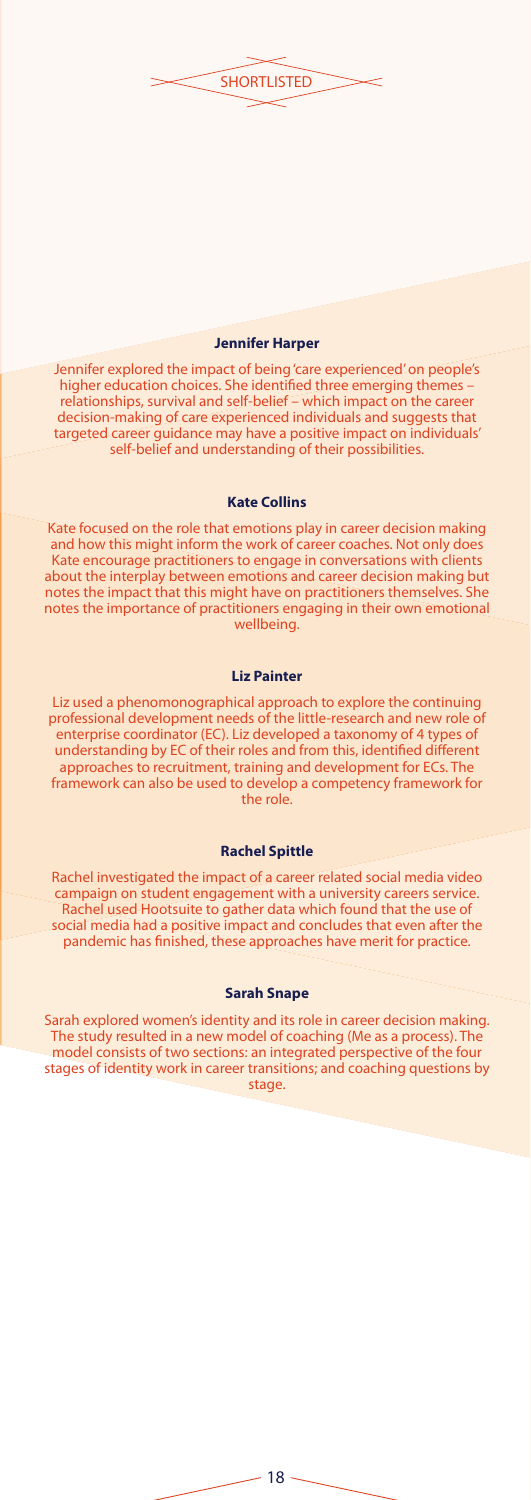

#### **THURSDAY 11 MARCH**

*Keynote speaker:* Dave Cordle, CDI President

### Rodney Cox Lifetime Achievement Award

Sponsored by



*The Rodney Cox Lifetime Achievement Award recognises and honours the commitment of colleagues who have made a signifi cant contribution to the profession during their working lives. It is awarded to individuals who are about to, or have recently retired.*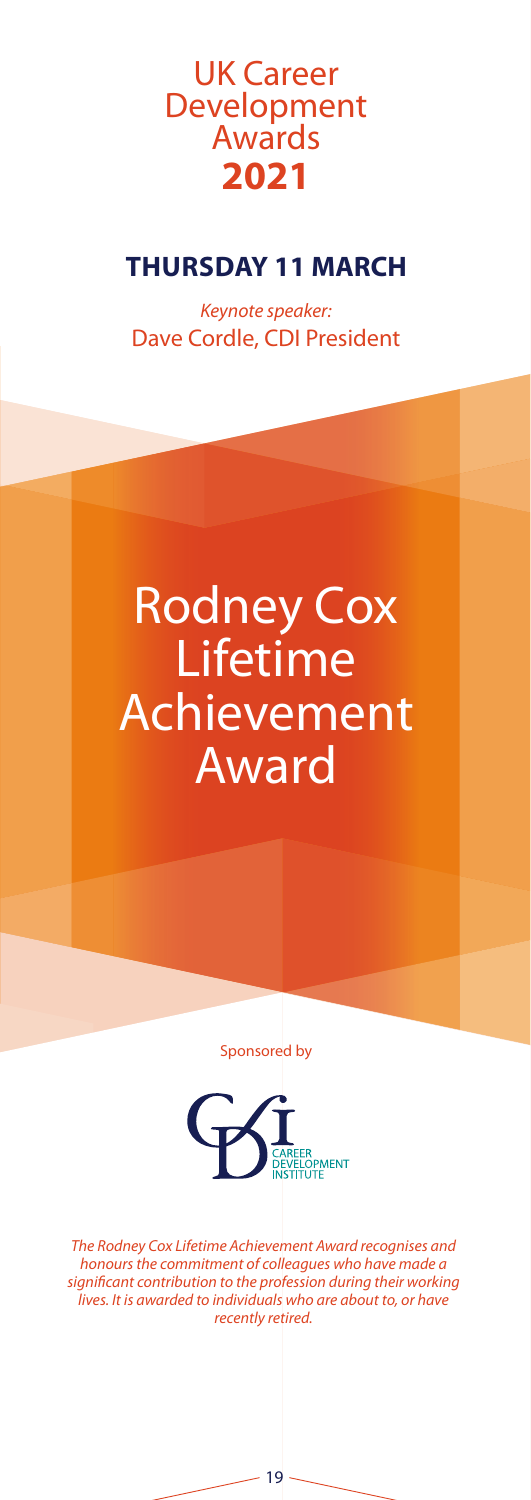Thank you to our sponsors